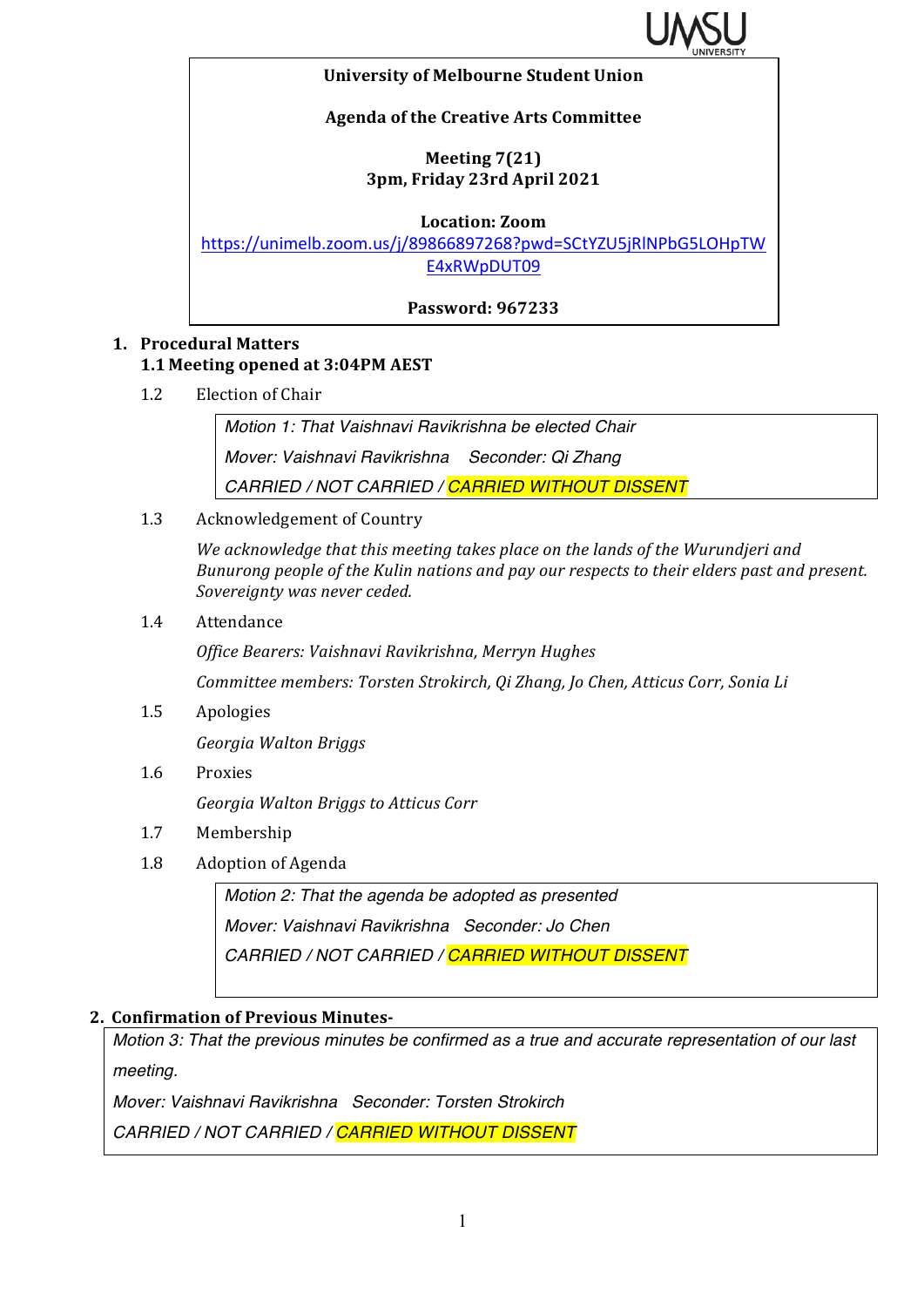### **3. Matters Arising from the Minutes**

#### **4. Correspondence**

#### **5. Creative Arts Office Report**

- Sustainability in Art-making Workshop in collaboration with Enviro
	- $\circ$  Arts Lab first in-person collective
	- $\circ$  Lots of new faces
	- o Used recycled materials (old farrago magazines) to make art
- Mudfest
	- $\circ$  Applications open Mon 26<sup>th</sup> April for Volunteer and FoH Manager close mid-May
	- $\circ$  Had two meetings with Jean and Katie (prod and southbank manager)
	- $\circ$  Almost finalised production team
	- $\circ$  Working on booking venues
	- $\circ$  Artist EOIs close Mon 26<sup>th</sup> April but we will extend the deadline as we need more submissions. Vaishnavi encouraged committee members to apply and/or support other students to apply
- Arts Grant Writing Workshop in collaboration with Arts Programs
	- Popular workshop in 2020
	- Online
	- May 4th
	- 1.5 hour workshop, facilitated by Channon Goodwin who ran the workshop last year
- Telling Your Stories in collaboration with UHT
	- o Facilitated by Glenn Shea
	- $\circ$  Wed 28th April 3-4:30pm
	- o Empower artists and encourage them to apply for Mudfest
- Drag Makeup online workshop in collaboration with Queer
	- $\circ$  Had to post-pone to semester 2 as we could not secure a facilitator in time
- Grant applications Round 1
	- Notified all applicants regarding the outcome
	- Transfer of funds is underway
	- Lucy Head notified us of a change in group members involved in her project, now only half are currently enrolled unimelb students however, the committee agreed that the 75% requirement can be waived in her case.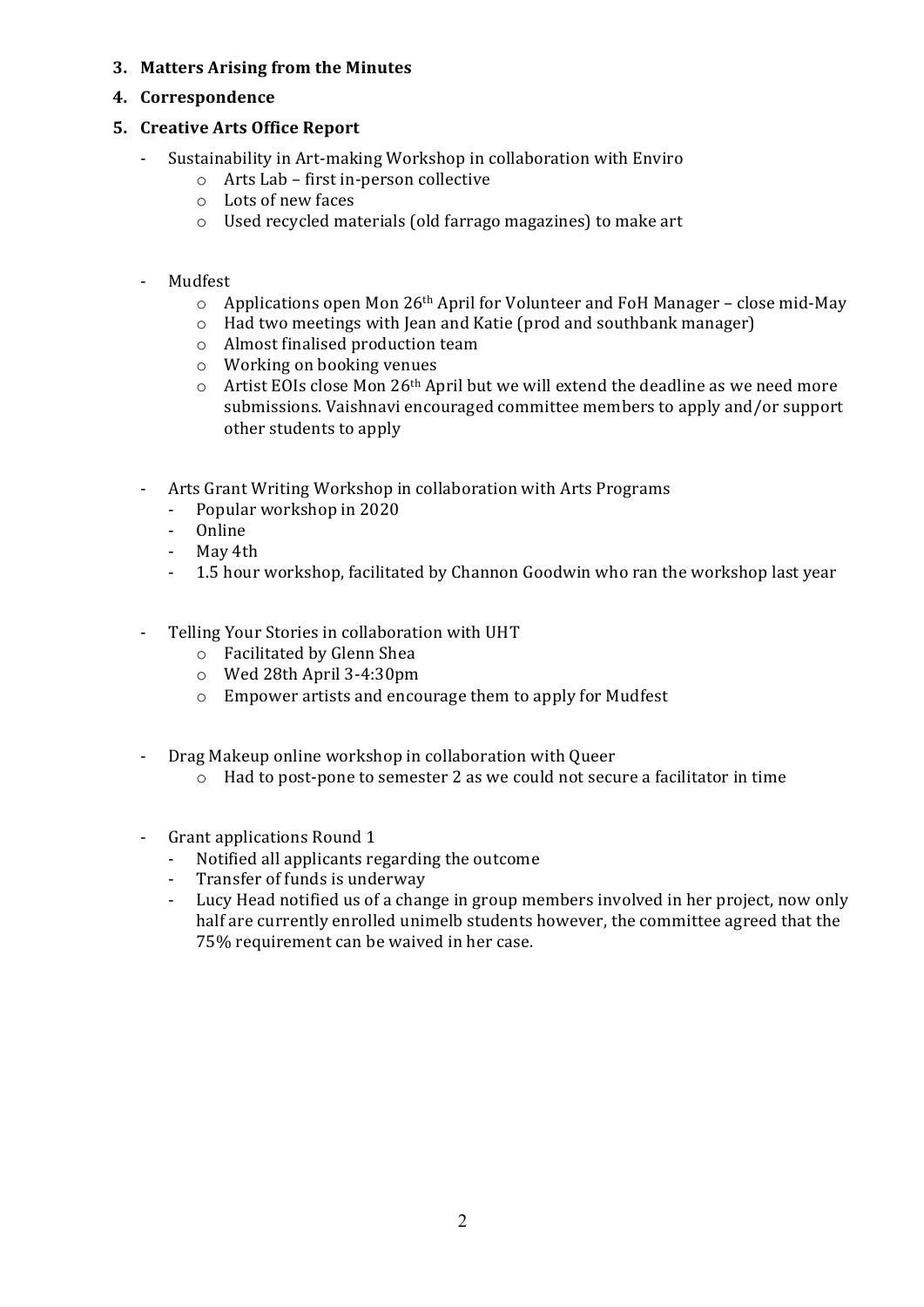Motion 6.1: To approve the spending of \$9,000.00 for the payment of Mudfest Contract staff (Mudfest Access Manager, Mudfest Marketing and Publicity Manager and Mudfest Creative Producers – 1x Film, 1x Music, 1x Performing Arts, 1x Visual Arts) from the 'Salaries/Fees' Budget Line from the 2021 Mudfest Budget.

Mover: *Vaishnavi Ravikrishna* Seconder: *Qi Zhang* CARRIED / NOT CARRIED / CARRIED WITHOUT DISSENT

Motion 6.2: To approve the spending of \$150.00 from the Creative Arts 'Special Projects' budget line for the payment of guest artist Channon Goodwin to facilitate the Arts Grant Writing Online Workshop.

Mover: *Vaishnavi Ravikrishna* Seconder: *Torsten Strokirch* CARRIED / NOT CARRIED / CARRIED WITHOUT DISSENT

Motion 6.3: To approve the spending of \$300.00 from the Creative Arts 'Special Projects' budget line for the payment of guest artist Glenn Shea to facilitate the Telling Your Stories Online Workshop.

Mover: *Vaishnavi Ravikrishna* Seconder: *Jo Chen* CARRIED / NOT CARRIED / CARRIED WITHOUT DISSENT

# **7.** Motions not on Notice

Motion 7.1:

*Mover: Seconder:*

CARRIED / NOT CARRIED / CARRIED WITHOUT DISSENT

# **8. Other Business**

- 8.1 Student Artist Spotlight query
	- Of the Week 6 submissions, the panel voted for two stand-outs and Office Bearers were unsure whether we should award both students the \$50 gift card or re-vote